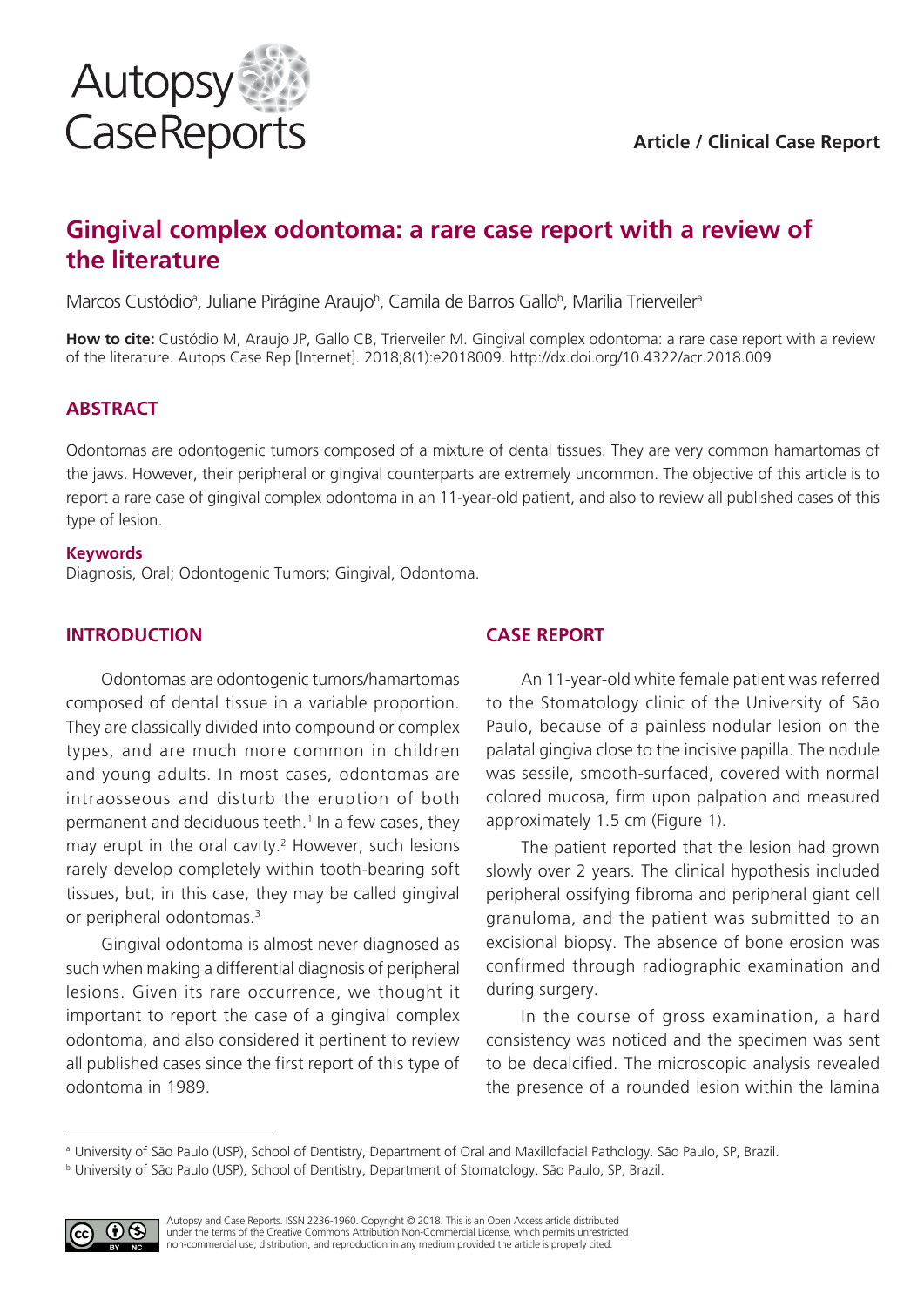propria composed of randomly arranged dental tissues (Figure 2A). The tissues were mostly young, and composed of tubular dentin, cementum-like material and loosely arranged mesenchymal cells resembling dental papilla. The mass contained odontoblast-like cells adjacent to the dentin, small islands of odontogenic epithelium and few basophilic areas interpreted as enamel matrix. Foci of ghost cells were also observed (Figure 2B). The final diagnosis was peripheral complex odontoma.

The surgery site healed uneventfully, and the patient remains lesion-free after one year.



**Figure 1.** Clinical presentation showing a nodular lesion on the palatal aspect between maxillary left permanent central and lateral incisors.

# **DISCUSSION**

Odontogenic tumors make up a large group of neoplastic and developmental lesions originating from the odontogenic epithelium, the ectomesenchyme or both. Because tooth formation takes place within the jaw bones, it is reasonable to expect that the tumors developing there will be only intraosseous. Nevertheless, occasionally rests of dental lamina (rests of Serres) entrapped within gingival tissues may give rise to peripheral odontogenic tumors.4 There is still no consensus regarding what stimuli could activate the rests of dental lamina and initiate formation of a gingival odontoma.5 As the intraosseous counterpart of peripheral odontogenic tumors, gingival odontomas are also divided into compound or complex types, based upon their histopathological features.<sup>6-11</sup> Some authors prefer to classify them as peripheral developing odontomas instead,12-14 a misused term since the lesion is hamartomatous by definition.

Microscopic analysis of our case revealed different amounts of dental tissue within the palatal gingiva, without any connection to underlying bone or overlying epithelium. Some pathologists may not feel very comfortable in distinguishing an epithelium-rich odontoma from an ameloblastic fibro-odontoma, due to their histological similarities. Indeed, most authors believe these lesions are different parts of the same spectrum that comprises a hamartomatous variant and



**Figure 2.** Photomicrograph of the excisional biopsy showing in  $A - a$  tumor composed of dental tissues within the lamina propria (H&E, 25X), and in **B –** mesenchymal cells loosely arranged resembling dental papilla (DP), odontogenic epithelium (Ep), cementum-like material (C), tubular dentin (D), enamel matrix (white arrows), and ghost cells (black arrows) (H&E, 100X).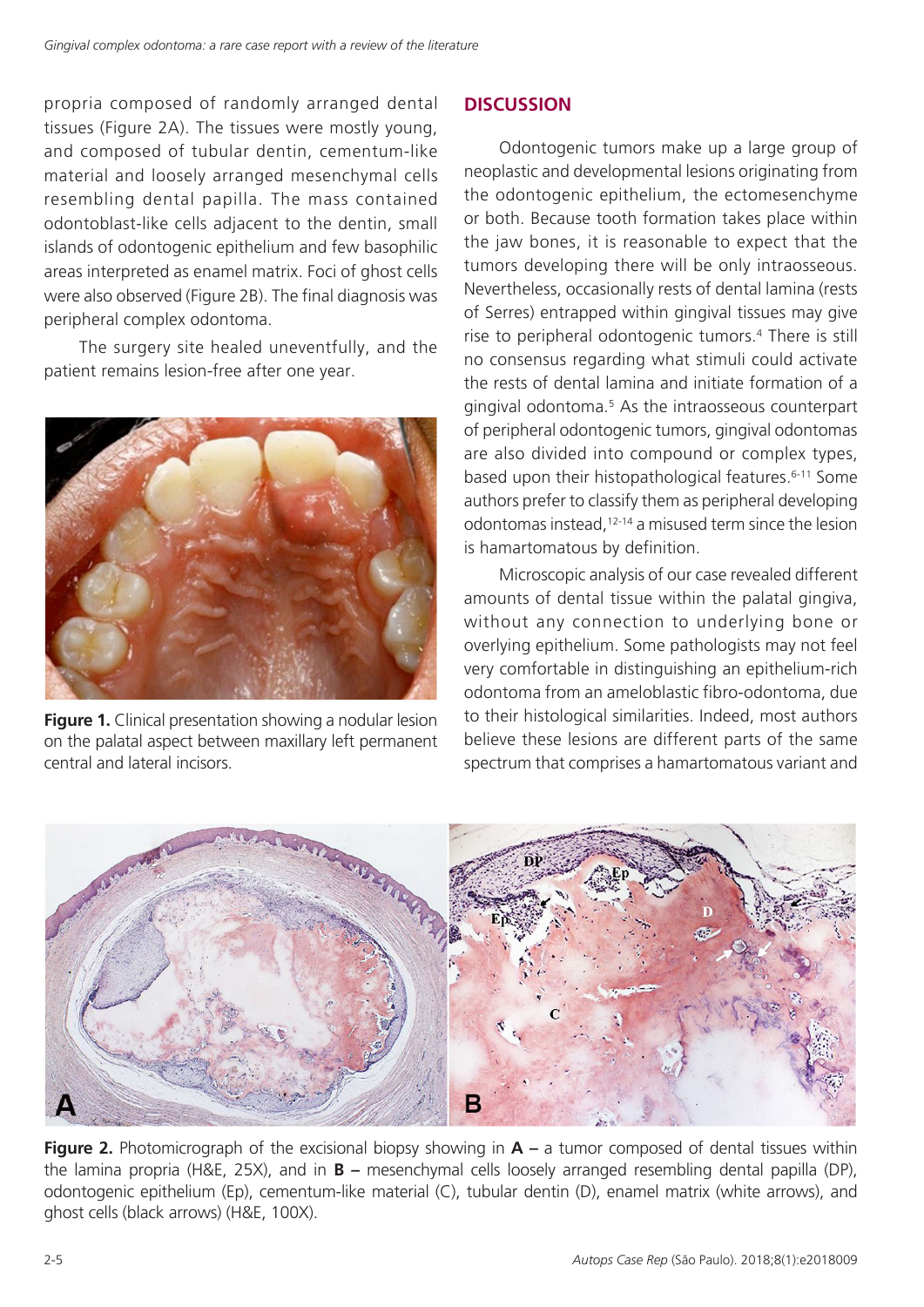a truly neoplastic ameloblastic fibroma.15 In this case, the dental tissues appeared well circumscribed and ball-shaped, closely resembling an intraosseous tumor. This arrangement served as strong evidence to establish the diagnosis as that of a peripheral odontoma, and not an ameloblastic fibro-odontoma.16 Moreover, our case failed to demonstrate enamel organ-like islands typically seen in fibro-odontoma.

Some authors also consider a supernumerary tooth as a different expression of the same pathological process that leads to odontoma.14,17 This histological appearance of a disorganized developing dental germ observed in both lesions could support such a hypothesis. However, even though this idea may be applicable to some situations, supernumeraries do not cause a slow growing mass, as was observed in this case report.

Gingival odontoma may also erupt in the oral cavity if left untreated.18 It is unclear if eruption is a trend for all cases, but it may be related to tumor growth over time or to local bone resorption.18 The absence of resorption noted during the surgery, and the distance between the tumor in relation to the surface epithelium strongly suggests that eruption would hardly come about in this patient.

Table 1 presents all the previously published diagnosed cases of this tumor. The research included the terms "peripheral odontoma", "gingival odontoma" and "soft tissue odontoma" as key words in PUBMED, MEDLINE, COCHRANE and GOOGLE SCHOLAR

| Age*     | Gender | <b>Location</b><br>(Tooth-bearing regions)** | <b>Country</b> | Histopathology         | <b>Reference</b>                   |
|----------|--------|----------------------------------------------|----------------|------------------------|------------------------------------|
| 5 months | M      | Maxilla, palatal aspect of F                 | Guatemala      | Developing<br>odontoma | Silva et al. <sup>14</sup>         |
| 8 months | M      | Maxilla, anterior alveolar mucosa            | <b>Brazil</b>  | Developing<br>odontoma | Silva et al. <sup>14</sup>         |
| 9 months | M      | Maxilla, palatal aspect between 8-9          | Japan          | Developing<br>odontoma | Mikami et al. <sup>19</sup>        |
| 2 years  | F      | Maxilla, posterior alveolar mucosa           | <b>USA</b>     | Complex<br>odontoma    | Ilief-Ala et al. <sup>10</sup>     |
| 3 years  | F      | Mandible, lingual aspect between M-L         | México         | Compound<br>odontoma   | Ledesma-Montes et al. <sup>6</sup> |
| 3 years  | M      | Maxilla, palatal aspect between A-B          | Germany        | Developing<br>odontoma | Friedrich et al. <sup>13</sup>     |
| 5 years  | F      | Maxilla, palatal aspect of J                 | <b>USA</b>     | Compound<br>odontoma   | Giunta and Kaplan <sup>7</sup>     |
| 6 years  | M      | Mandible, lingual aspect of K                | <b>USA</b>     | Compound<br>odontoma   | Castro et al. <sup>8</sup>         |
| 7 years  | M      | Maxilla, labial aspect of 7                  | India          | Complex<br>odontoma    | Siar and Nor <sup>9</sup>          |
| 7 years  | F      | Mandible, lingual aspect of 26               | Japan          | Developing<br>odontoma | Ide et al. <sup>12</sup>           |
| 11 years | F      | Maxilla, lingual aspect between 9-10         | <b>Brazil</b>  | Complex<br>odontoma    | Present case                       |
| 12 years | M      | Maxilla, labial aspect of 10                 | <b>Brazil</b>  | Compound<br>odontoma   | Bernardes et al. <sup>4</sup>      |
| 13 years | F      | Maxilla, palatal aspect between 7-8          | Thailand       | Developing<br>odontoma | Kintarak et al. <sup>3</sup>       |
| 15 years | F      | Maxilla, labial aspect between 10-11         | <b>Brazil</b>  | Compound<br>odontoma   | Hanemann et al. <sup>18</sup>      |
| 15 years | M      | Maxilla, labial aspect between 9-10          | India          | Complex<br>odontoma    | Koneru et al. <sup>11</sup>        |
| 21 years | M      | Mandible, buccal aspect between<br>$30 - 31$ | <b>USA</b>     | Compound<br>odontoma   | Giunta and Kaplan <sup>7</sup>     |
| 39 years | M      | Maxilla, labial aspect between 10-11         | Japan          | Complex<br>odontoma    | Ide et al. <sup>20</sup>           |

**Table 1.** Data from previously reported and present cases of gingival odontoma arranged by age

\*Age at the first dental visit; \*\*Tooth identification number follows the Universal Numbering System.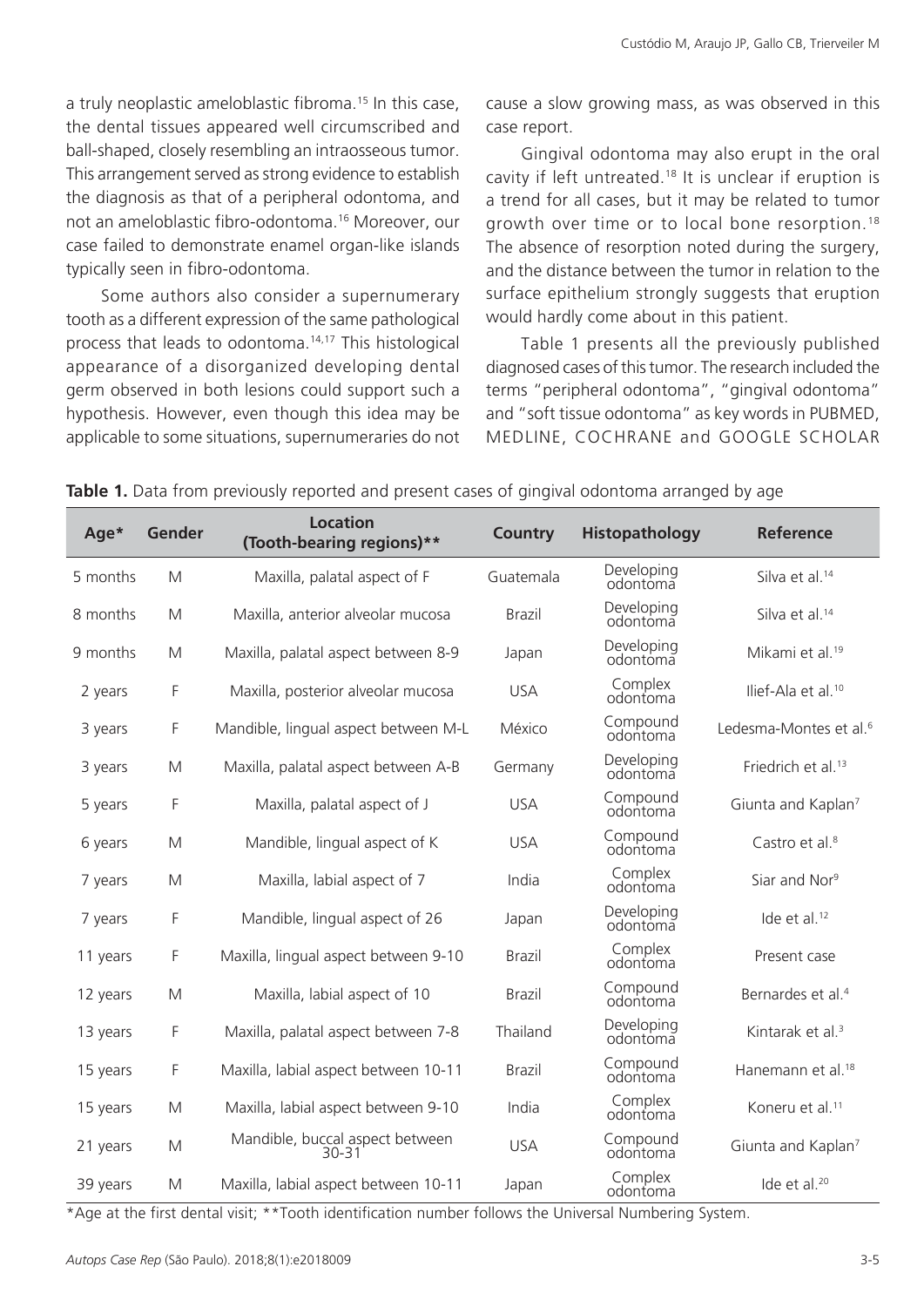databases, and resulted in 15 papers dating from 1989 to 2014. Four of them were available only at the public library of the University of São Paulo.<sup>6-9</sup> We excluded one article from the list because its authors were unable to decide whether the tumor was a peripheral ameloblastic fibro-odontoma or an odontoma, even though they did present some evidence pointing to the latter.16 This article reflected how hard is to distinguish between these lesions, as discussed earlier.

Similar to the descriptions of most reports, the present case was asymptomatic and showed no recurrence after surgical removal. The patient's age at the time of diagnosis was approximately two years older than the average age for gingival odontoma. Some of the listed tumors showed unusual characteristics, such as ghost cells seen during histopathological examination,<sup>4</sup> adult involvement and association with a congenital teratomatous tumor.19,20 Foci of ghost cells were detected in these cases but their origin remains uncertain since these cells may appear in a variety of odontogenic tumors.

This is the fourth case reported in a Brazilian patient and the seventeenth case worldwide. We considered it relevant to report the present case, because it was an extremely rare odontogenic tumor, and enabled us to broaden our understanding of the clinicopathological features of this tumor.

### **INFORMED CONSENT**

The informed consent was signed by the patient's guardian.

### **REFERENCES**

- 1. Cohen DM, Bhattacharyya I. Ameloblastic fibroma, ameloblastic fibro-odontoma, and odontoma. Oral Maxillofac Surg Clin North Am. 2004;16(3):375- 84. [PMid:18088738.](http://www.ncbi.nlm.nih.gov/entrez/query.fcgi?cmd=Retrieve&db=PubMed&list_uids=18088738&dopt=Abstract) [http://dx.doi.org/10.1016/j.](http://dx.doi.org/10.1016/j.coms.2004.03.005) [coms.2004.03.005.](http://dx.doi.org/10.1016/j.coms.2004.03.005)
- 2. Raval N, Mehta D, Vachhrajani K, Nimavat A. Erupted odontoma: a case report. J Clin Diagn Res. 2014;8(7):10- 1. [PMid:25177649.](http://www.ncbi.nlm.nih.gov/entrez/query.fcgi?cmd=Retrieve&db=PubMed&list_uids=25177649&dopt=Abstract)
- 3. Kintarak S, Kumplanont P, Kietthubthew S, Chungpanich S. A nodular mass of the anterior palatal gingiva. Oral Surg Oral Med Oral Pathol Oral Radiol Endod.

2006;102(1):3-6. [PMid:16831665.](http://www.ncbi.nlm.nih.gov/entrez/query.fcgi?cmd=Retrieve&db=PubMed&list_uids=16831665&dopt=Abstract) [http://dx.doi.](http://dx.doi.org/10.1016/j.tripleo.2006.01.018) [org/10.1016/j.tripleo.2006.01.018.](http://dx.doi.org/10.1016/j.tripleo.2006.01.018)

- 4. Bernardes VF, Cota LOM, Costa FO, Mesquita RA, Gomez RS. Gingival peripheral odontoma in a child: case report of an uncommon lesion. Brazilian J Oral Sci. 2008;7(26):1624-6.
- 5. Ide F, Obara K, Mishima K, et al. Peripheral odontogenic tumor: a clinicopathologic study of 30 cases: general features and hamartomatous lesions. J Oral Pathol Med. 2005;34(9):552-7[. PMid:16138894.](http://www.ncbi.nlm.nih.gov/entrez/query.fcgi?cmd=Retrieve&db=PubMed&list_uids=16138894&dopt=Abstract) [http://dx.doi.](http://dx.doi.org/10.1111/j.1600-0714.2005.00355.x) [org/10.1111/j.1600-0714.2005.00355.x.](http://dx.doi.org/10.1111/j.1600-0714.2005.00355.x)
- 6. Ledesma-Montes C, Perez-Bache A, Garcés-Ortíz M. Gingival compound odontoma. Int J Oral Maxillofac Surg. 1996;25(4):296-7[. PMid:8910117.](http://www.ncbi.nlm.nih.gov/entrez/query.fcgi?cmd=Retrieve&db=PubMed&list_uids=8910117&dopt=Abstract) [http://dx.doi.](http://dx.doi.org/10.1016/S0901-5027(06)80061-5) [org/10.1016/S0901-5027\(06\)80061-5](http://dx.doi.org/10.1016/S0901-5027(06)80061-5).
- 7. Giunta JL, Kaplan MA. Peripheral, soft tissue odontomas: two case reports. Oral Surg Oral Med Oral Pathol. 1990;69(3):406-11. [PMid:2314871.](http://www.ncbi.nlm.nih.gov/entrez/query.fcgi?cmd=Retrieve&db=PubMed&list_uids=2314871&dopt=Abstract) [http://dx.doi.](http://dx.doi.org/10.1016/0030-4220(90)90312-G) [org/10.1016/0030-4220\(90\)90312-G](http://dx.doi.org/10.1016/0030-4220(90)90312-G).
- 8. Castro GW, Houston G, Weyrauch C. Peripheral odontoma: report of case and review of literature. ASDC J Dent Child. 1994;61(3):209-13. [PMid:8089351.](http://www.ncbi.nlm.nih.gov/entrez/query.fcgi?cmd=Retrieve&db=PubMed&list_uids=8089351&dopt=Abstract)
- 9. Siar CH, Nor GM. Peripheral complex odontome with ghost cell epithelium: a case report. Ann Dent. 1989;48(2):6-7. [PMid:2604374.](http://www.ncbi.nlm.nih.gov/entrez/query.fcgi?cmd=Retrieve&db=PubMed&list_uids=2604374&dopt=Abstract)
- 10. Ilief-Ala MA, Eisenberg E, Mathieu G. Peripheral complex odontoma in a pediatric dental patient: a case report. J Mass Dent Soc. 2008;56(4):24-6. [PMid:18459673.](http://www.ncbi.nlm.nih.gov/entrez/query.fcgi?cmd=Retrieve&db=PubMed&list_uids=18459673&dopt=Abstract)
- 11. Koneru A, Surekha R, Vanishree M, Hamsini A, Hunasgi S. Rare gingival odontoma: report of a case and review of literature. J Dr NTR Univ Heal Sci. 2014;3(2):133-5. <http://dx.doi.org/10.4103/2277-8632.134889>.
- 12. Ide F, Mishima K, Saito I, Kusama K. Rare peripheral odontogenic tumors: report of 5 cases and comprehensive review of the literature. Oral Surg Oral Med Oral Pathol Oral Radiol Endod. 2008;106(4):e22-8[. PMid:18718792.](http://www.ncbi.nlm.nih.gov/entrez/query.fcgi?cmd=Retrieve&db=PubMed&list_uids=18718792&dopt=Abstract) [http://dx.doi.org/10.1016/j.tripleo.2008.05.064.](http://dx.doi.org/10.1016/j.tripleo.2008.05.064)
- 13. Friedrich RE, Fuhrmann A, Scheuer HA, Zustin J. Small peripheral developing odontoma of the maxilla in a 3-year-old patient depicted on cone-beam tomograms. In Vivo. 2010;24(6):895-8. [PMid:21164051.](http://www.ncbi.nlm.nih.gov/entrez/query.fcgi?cmd=Retrieve&db=PubMed&list_uids=21164051&dopt=Abstract)
- 14. Silva AR, Carlos-Bregni R, Vargas PA, Almeida OP, Lopes MA. Peripheral developing odontoma in newborn: report of two cases and literature review. Med Oral Patol Oral Cir Bucal. 2009;14(11):e612-5[. PMid:19680201.](http://www.ncbi.nlm.nih.gov/entrez/query.fcgi?cmd=Retrieve&db=PubMed&list_uids=19680201&dopt=Abstract) [http://](http://dx.doi.org/10.4317/medoral.14.e612) [dx.doi.org/10.4317/medoral.14.e612](http://dx.doi.org/10.4317/medoral.14.e612).
- 15. Buchner A, Vered M. Ameloblastic fibroma: a stage in the development of a hamartomatous odontoma or a true neoplasm? Critical analysis of 162 previously reported cases plus 10 new cases. Oral Surg Oral Med Oral Pathol Oral Radiol. 2013;116(5):598-606. [PMid:24055148.](http://www.ncbi.nlm.nih.gov/entrez/query.fcgi?cmd=Retrieve&db=PubMed&list_uids=24055148&dopt=Abstract) [http://dx.doi.org/10.1016/j.oooo.2013.06.039.](http://dx.doi.org/10.1016/j.oooo.2013.06.039)